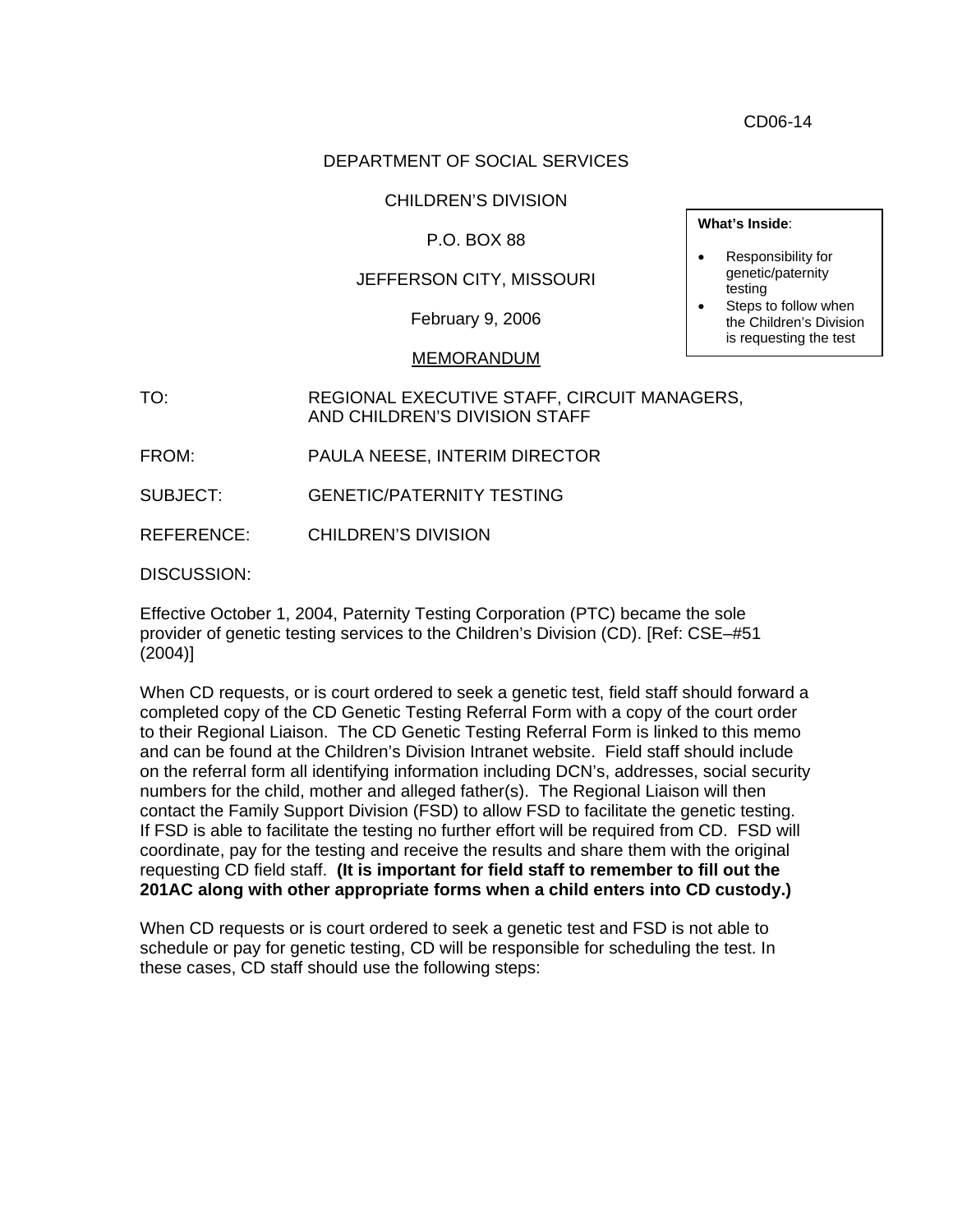# **GENETIC TESTING**

# **STEPS FOR CHILDREN'S DIVISION STAFF:**

# **I. COURT ORDERED GENETIC TESTING FOR ALLEGED FATHERS**

- A. Case Manager (CM) obtains copy of court order.
- B. Case Manager completes referral form, with identifying information including DCN'S and social security numbers for child, alleged father(s) and mother, addresses, and with whom they want the child tested. **All participants must have DCN's for the referral to be accepted, this includes an alleged father who may or may not be part of a case plan.**

**When possible Case Manager should include the mother in all genetic testing. This is important in that when the mother is also tested it gives a much higher validity to the test.** 

C. Case Manager faxes or hand delivers the completed referral form and copy of court order to assigned Regional Liaison.

# **II. PAYMENT OF TESTING, COPY OF RESULTS**

- A. Per contract language, the awarded contractor will send invoice for payment to Central Office.
- B. Within one business day of receiving results, the Regional Liaison will send the results to the referring Case Manager and a copy to Central Office Liaison.
- C. Central Office will process invoice for payment.
- D. Regional Liaison will keep a copy of the referral form in the Regional Office.

# **III. REGIONAL AND CENTRAL OFFICE LIAISON STEPS FOR GENETIC & CONTACT**

**CENTRAL OFFICE Liaison (Steve Cramer, PH: 573-522-9306, FAX: 573-526-3971, E-MAIL: [Steve.W.Cramer@dss.mo.gov](mailto:Steve.W.Cramer@dss.mo.gov))** 

Southwest: 805 Southeast: 810 Sherry Batey **Access 19 and Sherry Batey Judy Nauert** 1721 W Elfindale, Suite 205 220 N Fountain Springfield, Mo 65807 Cape Girardeau, MO 63701<br>P: 417-895-6591 P: 573-290-5656 F: 417-895-6717 F: 573-290-5707

P: 573-290-5656 [Sherroyl.l.batey@dss.mo.gov](mailto:Sherroyl.l.batey@dss.mo.gov) [Judy.A.Nauert@dss.mo.gov](mailto:Judy.A.Nauert@dss.mo.gov)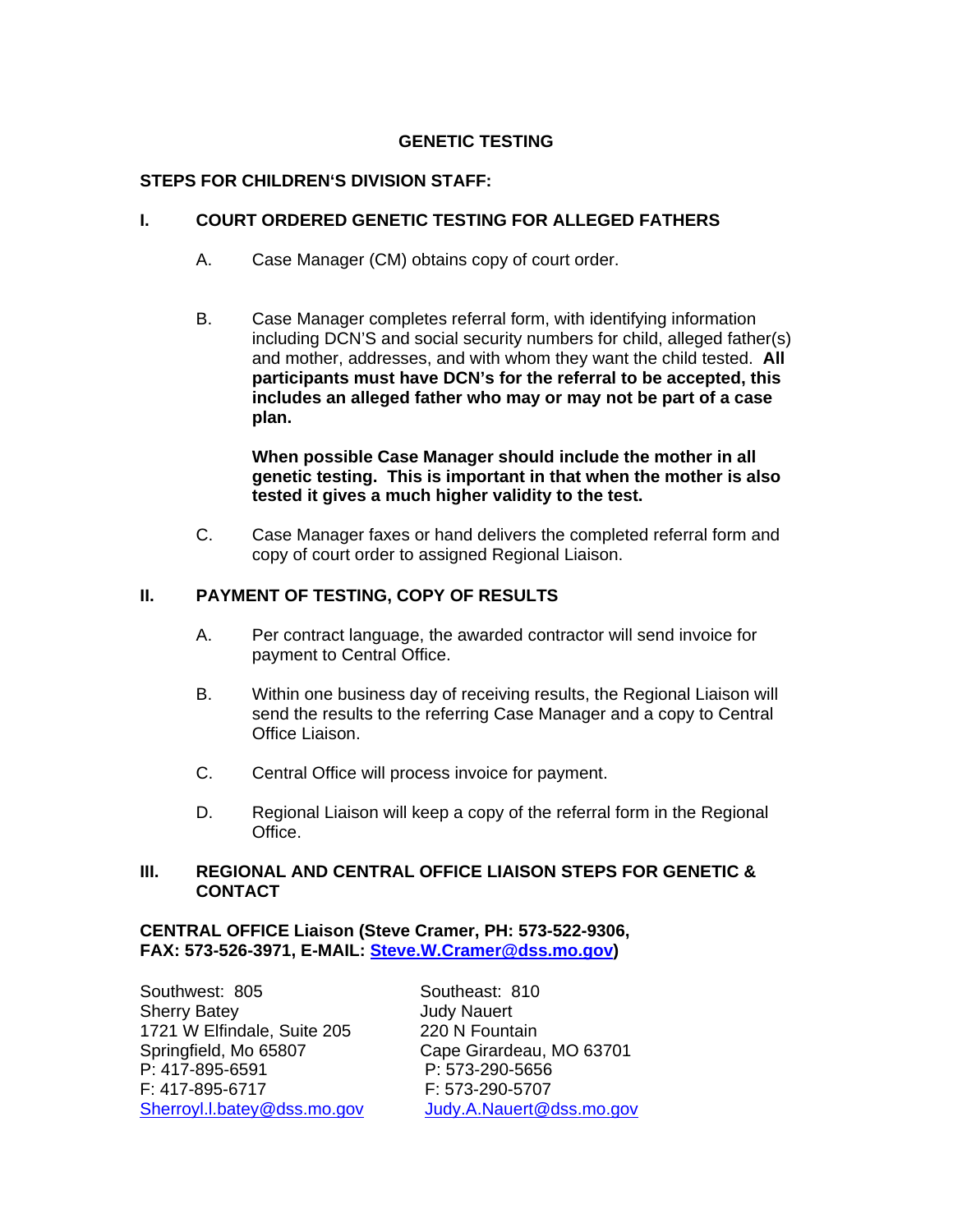Northern: 806 Jackson: 808 Sheila Gray **Sheila Gray Communist Communist Communist Communist Communist Communist Communist Communist Communist Communist Communist Communist Communist Communist Communist Communist Communist Communist Communist Communi** PO Box  $607$  615 E 13<sup>th</sup> Street Fulton, MO 65251 Kansas City, MO 64106 P: 573-592-4090 P: 816-889-3194 F: 573-592-4097 F: 816-889-2390

[Sheila.m.gray@dss.mo.gov](mailto:Sheila.m.gray@dss.mo.gov) [Jeanie.L.Taylor@dss.mo.gov](mailto:Jeanie.L.Taylor@dss.mo.gov)

St. Louis City: 807 St. Louis County: 809 Room 500 9900 Page St. Louis, MO 63101 St. Louis, MO Dara.A.Mack@dss.mo.gov

Dara Mack Sue Lane (P: 314-426-8402)<br>111 North 7<sup>th</sup> Street Sharon Schmidt (P: 314-426-Sharon Schmidt (P: 314-426-8403) P: 314-340-7287 [Sharon.V.Schmidt@dss.mo.gov](mailto:Sharon.V.Schmidt@dss.mo.gov) F: 314-340-4818  $\frac{\text{Suzanne}.\text{Lane} @ \text{dss.mo.gov}}{\text{Dara}.A.\text{Mack} @ \text{dss.mo.gov}}$  Fax: 314-426-8450

- A. The Regional Liaison will insure that the referral form is filled out completely with names, addresses, and DCN's for all participants and that they have also received the court order for the case. The Regional Liaison will fax the referral form and court order to the genetic testing contracted provider, Paternity Testing Corporation. Once the Regional Liaison confirms the specific time, date and place the testing will take place, they will fill in the specific address for the test and will fax or hand deliver within 2 working days to the Case Manager.
- B. When possible the Case Manager will be present at the testing for facilitation purposes. The Case Manager will also be responsible to make sure the individuals that need to be tested are notified of the testing, and arrange for them to be at the correct location. Notification should be accomplished in writing, which should be a letter generated from the Case Manager. The referral form should not be given to individuals outside of the agency. The referral form contains confidential information on other individuals which can not be shared. The Case Manager, will also inform the participants that they:
	- **-** must have photo ID/birth certificate with them at testing
	- should not eat or drink for 30 min. prior to the testing
	- must be accompanied by a parent or guardian if the individual to be tested is a minor

**Note:** (If the mother is a minor but has a child, she is considered emancipated. All alleged father's who are minors must have a parent/guardian present at testing.)

C. The Regional Liaison will maintain a copy of the original Case Manager's referral, a copy of the court order, and copy of the complete referral sent